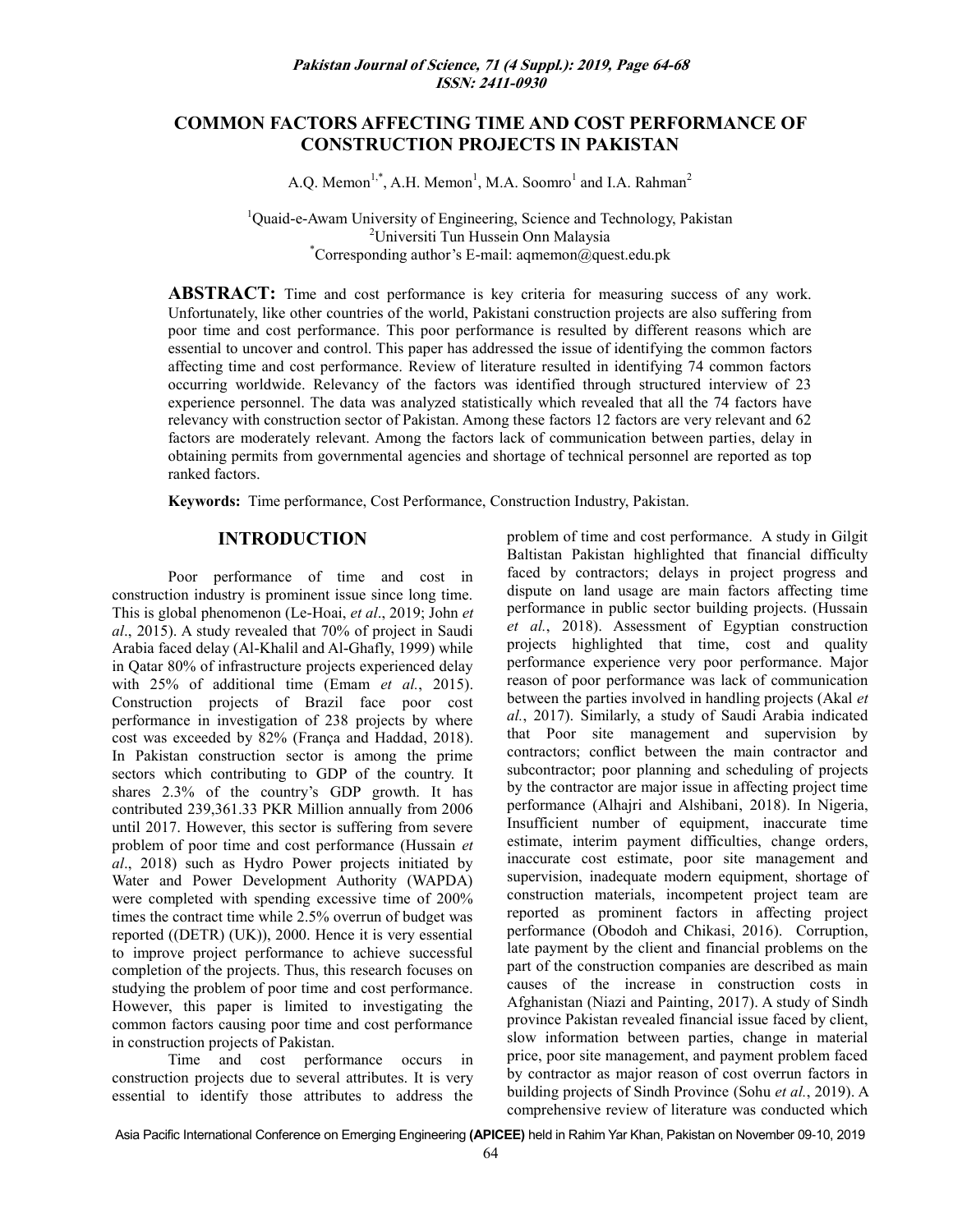resulted in listing out 74 common factors (Memon *et al.*, 2011; Sarwar *et al.*, 2002). These factors were used for developing questionnaire form and collection of data as discussed in following sections.

#### **MATERIALS AND METHODS**

Collection of data for this study was carried out through structured interview with the help of questionnaire form. This questionnaire form was designed based on the factor of time and cost performance identified by reviewing literature published worldwide regarding time and cost performance. A total of 74 factors were investigated in order to assess the relevancy with construction projects of Pakistan. The participants were asked the level of relevancy for each factor using 5-point likert scale as Not Relevant (NR), Slightly Relevant (SR), Moderately Related (MR), Very Related (VR) and Extremely Related (ER). The response of the participants for each factor was recorded and analyzed statistically using Average Index (AI) formula as described below:

$$
AI = \frac{\sum n_i X_i}{N}
$$
 (1)  

$$
AI = \frac{1X_1 + 2X_2 + 3X_3 + 4X_4 + 5X_5}{X_1 + X_2 + X_3 + X_4 + X_5}
$$
 (2)

where;

 $X_1$  = No of respondents for "Not Relevant (NR)"  $X_2$  = No of respondents for "Slightly Relevant (SR)"  $X_3$  = No of respondents for "Moderately Relevant (MR)"  $X_4$  = No of respondents for "Strongly Relevant (VR)"  $X_5$  = No of respondents for "Extremely Relevant (ER)"

Relevancy level of the factors was evaluated based on the ranges adapted by (Memon et. al. 2011) as follows:

1.00 < AI < 1.50 Not Relevant 1.50 < AI < 2.50 Slightly Relevant 2.50 < AI < 3.50 Moderately Relevant 3.50 < AI < 4.50 Very Relevant 4.50 < AI < 5.00 Extremely Relevant

#### **RESULTS AND DISCUSSION**

Experienced professional involved in execution process of construction works were invited for participating in data collection for this work. A total of 23 personnel representing client, consultant and contractors were interviewed and fill the structured form of questionnaire. The responses of the participants were analyzed statistically for drive the results. Demography of the respondents is presented in table 1.

**Table 1: Characteristics of the Respondents.**

|                                                         |                | <b>Frequency Percentage</b> | <b>Cumulative</b><br>percentage |  |  |  |  |  |  |
|---------------------------------------------------------|----------------|-----------------------------|---------------------------------|--|--|--|--|--|--|
| <b>Respondents organization</b>                         |                |                             |                                 |  |  |  |  |  |  |
| Client                                                  | 6              | 26.09                       | 26.09                           |  |  |  |  |  |  |
| Consultant                                              | 8              | 34.78                       | 60.87                           |  |  |  |  |  |  |
| Contractor                                              | 9              | 39.13                       | 100.00                          |  |  |  |  |  |  |
| <b>Academic Qualification of the respondents</b>        |                |                             |                                 |  |  |  |  |  |  |
| B. E                                                    | 16             | 69.57                       | 69.57                           |  |  |  |  |  |  |
| M.E                                                     | 7              | 30.43                       | 100.00                          |  |  |  |  |  |  |
| <b>Respondent's Experience in Construction Industry</b> |                |                             |                                 |  |  |  |  |  |  |
| $06-10$                                                 |                | 30.4                        | 30.4                            |  |  |  |  |  |  |
| $11 - 15$                                               | 4              | 17.4                        | 47.8                            |  |  |  |  |  |  |
| $16 - 20$                                               | 6              | 26.1                        | 73.9                            |  |  |  |  |  |  |
| 21-25                                                   | 2              | 8.7                         | 82.6                            |  |  |  |  |  |  |
| More than 25                                            | 4              | 17.4                        | 100.0                           |  |  |  |  |  |  |
| years                                                   |                |                             |                                 |  |  |  |  |  |  |
| <b>Working Position of The Respondents</b>              |                |                             |                                 |  |  |  |  |  |  |
| Engineers                                               | 10             | 43.5                        | 43.5                            |  |  |  |  |  |  |
| Managers                                                | 8              | 34.8                        | 78.3                            |  |  |  |  |  |  |
| Director                                                | 3              | 13.0                        | 91.3                            |  |  |  |  |  |  |
| Planner                                                 | $\overline{2}$ | 8.7                         | 100.0                           |  |  |  |  |  |  |

Table 1 illustrates that the participants are representing all the three major stakeholders of construction sector i.e. client, consultant and contractors. Minimum experience of the respondents has more than five years while majority of the participants have worked for more than 10 years in handling construction projects. All the participants have gained engineering education and 30% of respondents have completed master education also. These personnel are working at different professional level where 43.5% of respondents are at engineering level, 34.8% of respondents are working at managerial level i.e. project manager and construction manager. Based on demographic information, the respondents are considered valid for the collection of data. The results obtained for the collected data from analysis are ranked and presented in tabular form as in table 2.

Above table shows that 12 factors are reported as very relevant and remaining all 62 factors are moderately relevant with AI value in between 2.5 and 3.5. Among the factors lack of communication between parties is placed at 1st rank by the participants as communication is very important criteria for success of any work. Delay in obtaining permits from governmental agencies is reported as 2nd major factors related to time and cost performance of the projects. Shortage of technical personnel is also 2nd ranked factor in Pakistan. This has direct relation with the number of projects going on in the country. When development works are increased, shortage of the labour is experienced.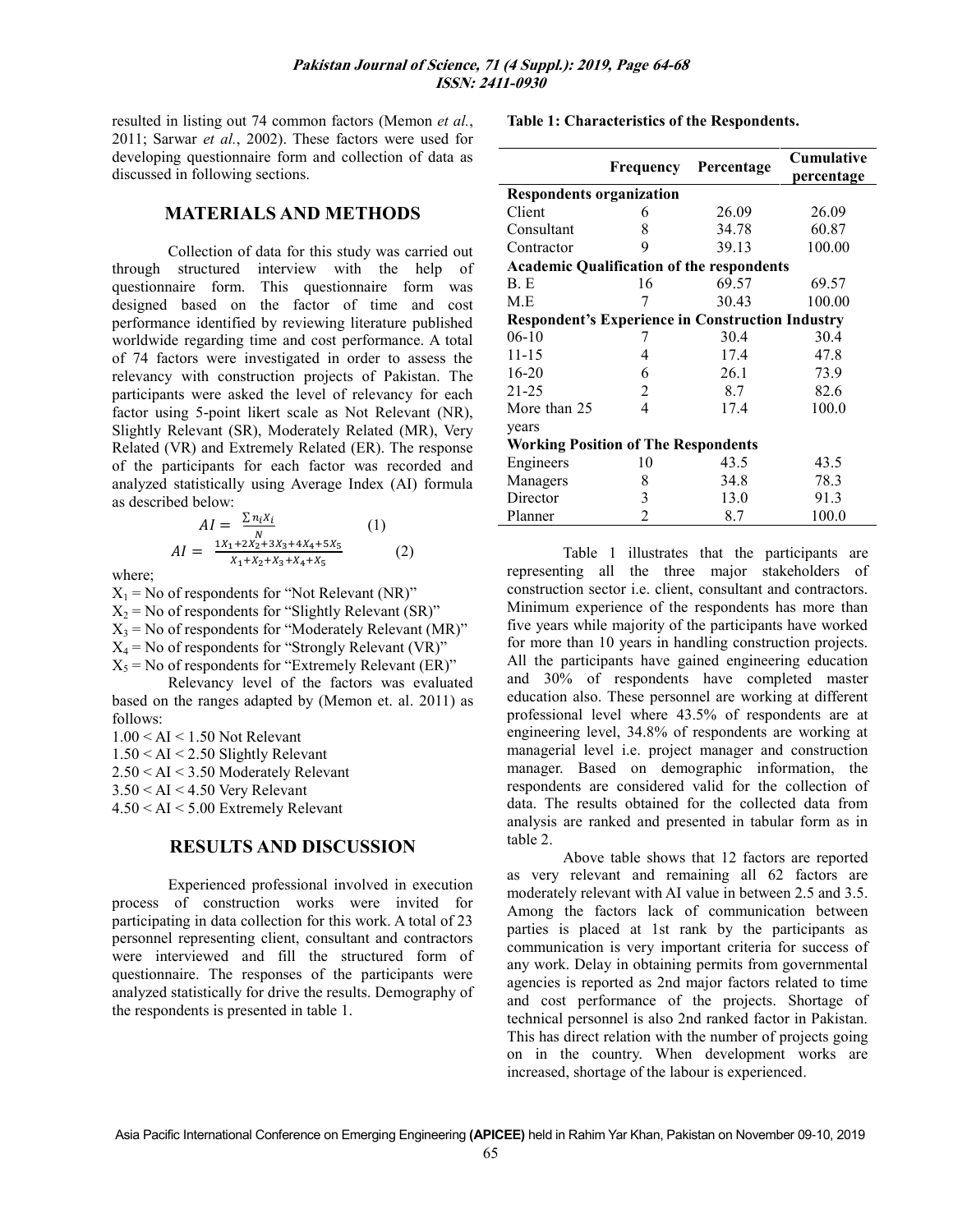#### **Pakistan Journal of Science, 71 (4 Suppl.): 2019, Page 64-68 ISSN: 2411-0930**

### **Table 2: Ranking of the Factors Relevant to Time and Cost Performance.**

| S. No            | <b>Factors</b>                                                       | <b>NR</b>               | $S_{\rm R}$              | $\bf{MR}$                | <b>VR</b>        | ER                       | $\mathbf N$ | ${\bf AI}$ | Rank                    |
|------------------|----------------------------------------------------------------------|-------------------------|--------------------------|--------------------------|------------------|--------------------------|-------------|------------|-------------------------|
| $\mathbf{1}$     | Lack of communication between parties                                | 1                       | $\overline{3}$           | $\overline{3}$           | $8\,$            | $8\,$                    | 23          | 3.83       | 1                       |
| $\boldsymbol{2}$ | Delay in obtaining permits from governmental agencies                | $\mathbf{1}$            | 1                        | 7                        | 9                | 5                        | 23          | 3.70       | $\overline{c}$          |
| $\mathfrak{Z}$   | Shortage of technical personnel (skilled labour)                     | $\overline{c}$          | $\mathbf{1}$             | 5                        | 9                | 6                        | 23          | 3.70       | $\overline{c}$          |
| $\overline{4}$   | Poor site management                                                 | $\overline{c}$          | $\overline{c}$           | 6                        | 5                | $\,$ $\,$                | 23          | 3.65       | 3                       |
| 5                | Lack of coordination between parties                                 | $\overline{2}$          | $\overline{3}$           | 4                        | 6                | $8\,$                    | 23          | 3.65       | 3                       |
| 6                | Poor financial control on site                                       | 1                       | $\mathbf{1}$             | 9                        | 6                | 6                        | 23          | 3.65       | $\overline{\mathbf{3}}$ |
| 7                | Fluctuation of prices of materials on site                           | $\overline{c}$          | $\overline{c}$           | 3                        | 11               | 5                        | 23          | 3.65       | 3                       |
| $\,$ 8 $\,$      | Delay in progress payment by owner                                   | $\overline{2}$          | $\overline{\mathbf{3}}$  | $\overline{4}$           | $8\,$            | 6                        | 23          | 3.57       | $\overline{4}$          |
| 09               | Slow decision-making by owners                                       | 1                       | 6                        | $\overline{\mathbf{3}}$  | 5                | $8\,$                    | 23          | 3.57       | 4                       |
| 10               | Late delivery of materials on site                                   | $\theta$                | $\overline{c}$           | 8                        | 12               | $\mathbf{1}$             | 23          | 3.52       | 5                       |
| 11               | Slow information flow between parties                                | $\boldsymbol{0}$        | $\overline{4}$           | 9                        | $\overline{4}$   | 6                        | 23          | 3.52       | 5                       |
| 12               | Financial difficulties of owner                                      | 4                       | 1                        | $\overline{\mathcal{A}}$ | $\,$ 8 $\,$      | 6                        | 23          | 3.48       | 6                       |
| 13               | Inadequate monitoring and control                                    | 1                       | 3                        | $\boldsymbol{7}$         | $\,$ 8 $\,$      | $\overline{\mathcal{L}}$ | 23          | 3.48       | 6                       |
| 14               | Bureaucracy in tendering method                                      | $\overline{c}$          | 3                        | $\tau$                   | 5                | 6                        | 23          | 3.43       | $\overline{7}$          |
| 15               | Shortages of materials                                               | 1                       | $\overline{2}$           | 9                        | $8\,$            | 3                        | 23          | 3.43       | 7                       |
| 16               | Lack of modern Equipment                                             | 1                       | $\mathbf{1}$             | 10                       | 10               | $\mathbf{1}$             | 23          | 3.39       | 8                       |
| 17               | Mistakes during execution of works                                   | $\theta$                | 6                        | 6                        | 7                | $\overline{4}$           | 23          | 3.39       | 8                       |
| 18               | Delay payment to supplier /subcontractor                             | 1                       | $\overline{\mathbf{3}}$  | 8                        | $8\,$            | 3                        | 23          | 3.39       | $\,8\,$                 |
| 19               | Inadequate planning and scheduling                                   | $\overline{c}$          | 3                        | 8                        | $\overline{4}$   | 6                        | 23          | 3.39       | $\,8\,$                 |
| $20\,$           | Economic instability                                                 | 1                       | $\mathbf{1}$             | 12                       | 6                | 3                        | 23          | 3.39       | $\,$ 8 $\,$             |
| 21               | Lack of experience of contractor                                     | 1                       | 6                        | 5                        | 6                | 5                        | 23          | 3.35       | $\boldsymbol{9}$        |
| 22               | Shortage of labor on site                                            | $\theta$                | 4                        | 10                       | $\overline{7}$   | $\sqrt{2}$               | 23          | 3.30       | $10\,$                  |
| 23               | Poor Supervision on site                                             | 1                       | 6                        | 7                        | 3                | 6                        | 23          | 3.30       | 10                      |
| 24               | Poor project management on site                                      | $\overline{c}$          | 5                        | 5                        | 6                | 5                        | 23          | 3.30       | 10                      |
| 25               | Frequent changes in design                                           | $\overline{c}$          | 5                        | 4                        | $\,8\,$          | $\overline{4}$           | 23          | 3.30       | 10                      |
| 26               | Financial difficulties faced by contractors                          | $\overline{2}$          | $\overline{\mathbf{4}}$  | 6                        | $\overline{7}$   | $\overline{\mathcal{L}}$ | 23          | 3.30       | 10                      |
| 27               | Poor Contract management                                             | $\boldsymbol{0}$        | 4                        | 11                       | 6                | $\overline{2}$           | 23          | 3.26       | 11                      |
| 28               | lack of constructability                                             | $\boldsymbol{0}$        | $\overline{4}$           | 11                       | 6                | $\overline{2}$           | 23          | 3.26       | 11                      |
| 29               | Delay in Material procurement                                        | $\mathfrak{Z}$          | $\sqrt{2}$               | 6                        | 11               | $\mathbf{1}$             | 23          | 3.22       | 12                      |
| 30               | Inaccurate Site investigation                                        | $\overline{\mathbf{3}}$ | $\overline{c}$           | 8                        | 7                | $\overline{\mathbf{3}}$  | 23          | 3.22       | 12                      |
| 31               | Schedule Delay                                                       | $\boldsymbol{0}$        | $\overline{4}$           | 12                       | 5                | $\overline{c}$           | 23          | 3.22       | 12                      |
| 32               | Change in the scope of the project                                   | $\boldsymbol{2}$        | 4                        | $7\phantom{.}$           | $\overline{7}$   | $\overline{3}$           | 23          | 3.22       | 12                      |
| 33               | Relationship between management and labor                            | $\overline{2}$          | $\overline{2}$           | 10                       | $8\,$            | $\mathbf{1}$             | 23          | 3.17       | 13                      |
| 34               | Mode of financing, bonds and payments                                | 1                       | 6                        | 5                        | 10               | $\mathbf{1}$             | 23          | 3.17       | 13                      |
| 35               | Mistakes and Errors in design                                        | $\theta$                | 7                        | 7                        | $\boldsymbol{7}$ | $\sqrt{2}$               | 23          | 3.17       | 13                      |
| 36               | Inappropriate overall organizational structure                       | 1                       | 7                        | 6                        | $\sqrt{6}$       | $\mathfrak{Z}$           | 23          | 3.13       | 14                      |
| 37               | Low productivity of labor                                            |                         | $\overline{\mathcal{L}}$ | 11                       | 5                | $\overline{2}$           | 23          | 3.13       | 14                      |
| 38               | High cost of machinery and its maintenance                           | 1                       | 6                        | $8\,$                    | 5                | 3                        | 23          | 3.13       | 14                      |
| 39               | Fraudulent practices and kickbacks                                   | $\boldsymbol{0}$        | 7                        | 7                        | $8\,$            | 1                        | 23          | 3.13       | 14                      |
| 40               | Problem with neighbors                                               | 1                       | 6                        | 8                        | 6                | 2                        | 23          | 3.09       | 15                      |
| 41               | Delay in inspection and approval of completed works by<br>consultant | $\theta$                | $\overline{7}$           | 10                       | 3                | $\overline{3}$           | 23          | 3.09       | 15                      |
| 42               | Complicated design                                                   | $\mathbf{1}$            | 6                        | 9                        | $\overline{4}$   | 3                        | 23          | 3.09       | 15                      |
| 43               | Delay in Design                                                      | $\mathbf 2$             | 5                        | 9                        | 3                | $\overline{\mathcal{L}}$ | 23          | 3.09       | 15                      |
| 44               | Unrealistic contract duration imposed                                | 3                       | $\overline{4}$           | $\tau$                   | 6                | 3                        | 23          | 3.09       | 15                      |
| 45               | Unsuitable construction methods                                      | $\overline{2}$          | 6                        | 6                        | 6                | 3                        | 23          | 3.09       | 15                      |
| 46               | Mistakes and discrepancies in contract document                      | $\theta$                | 6                        | 10                       | 6                | $\mathbf{1}$             | 23          | 3.09       | 15                      |
| 47               | Policy of lowest cost bidding policy                                 | $\overline{2}$          | 4                        | 9                        | 6                | $\sqrt{2}$               | 23          | 3.09       | 15                      |
| 48               | Incompetency of subcontractors                                       | $\overline{2}$          | $\sqrt{2}$               | 14                       | 3                | $\overline{2}$           | 23          | 3.04       | 16                      |
| 49               | Waste on site                                                        | 1                       | 6                        | 8                        | 7                | 1                        | 23          | 3.04       | 16                      |
| 50               | Number of projects going on at same time                             | $\overline{2}$          | 5                        | $\tau$                   | 8                | 1                        | 23          | 3.04       | 16                      |
| 51               | Unnecessary interface by owner                                       | $\mathfrak{2}$          | $\overline{3}$           | 12                       | 5                | 1                        | 23          | 3.00       | 17                      |
| 52               | Poor Quality of materials                                            | 3                       | 5                        | 6                        | 7                | $\overline{2}$           | 23          | 3.00       | 17                      |

Asia Pacific International Conference on Emerging Engineering **(APICEE)** held in Rahim Yar Khan, Pakistan on November 09-10, 2019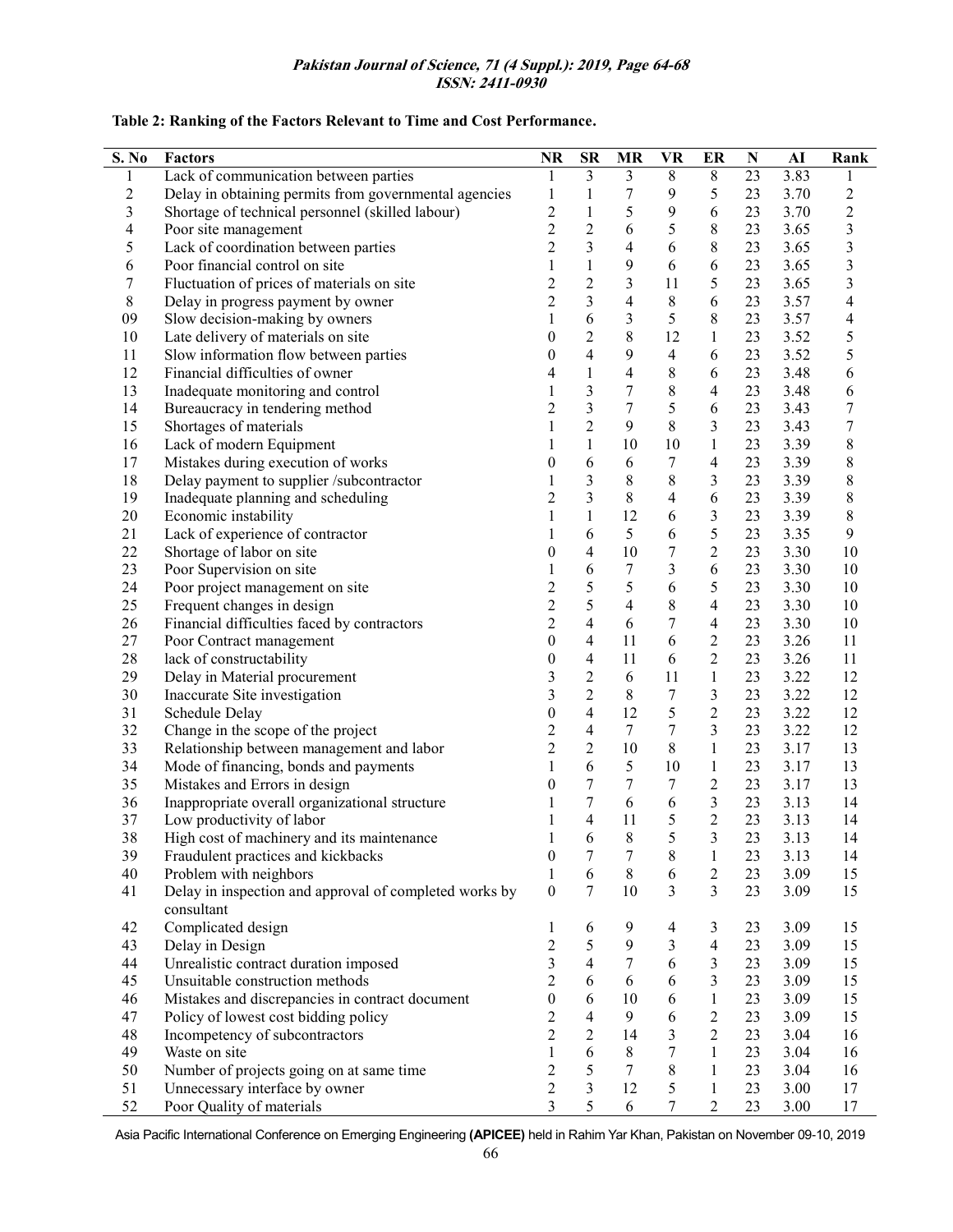#### **Pakistan Journal of Science, 71 (4 Suppl.): 2019, Page 64-68 ISSN: 2411-0930**

| 53 | Unforeseen ground condition                               | $\boldsymbol{0}$ | $\tau$ | 11             | $\overline{3}$ | 2                | 23 | 3.00 | 17 |
|----|-----------------------------------------------------------|------------------|--------|----------------|----------------|------------------|----|------|----|
| 54 | Contractual claims, such as, extension of time with cost  |                  | 5      | 6              | 7              | $\overline{c}$   | 23 | 3.00 | 17 |
|    | claims                                                    |                  |        |                |                |                  |    |      |    |
| 55 | Inaccuracy in cost estimation                             |                  | 3      | 11             | 7              | $\mathbf{0}$     | 23 | 3.00 | 17 |
| 56 | High interest rates charged by banks on loans received by |                  | 3      | 13             | $\overline{4}$ | 1                | 23 | 2.96 | 18 |
|    | contractors                                               |                  |        |                |                |                  |    |      |    |
| 57 | Incomplete design at the time of tender                   |                  | 4      | 4              | 7              | 3                | 23 | 2.96 | 18 |
| 58 | Accidents on site                                         |                  | 12     | $\overline{4}$ | 3              | 4                | 23 | 2.96 | 18 |
| 59 | Inaccurate quantity take-off                              |                  | 8      | 7              | 5              | 2                | 23 | 2.96 | 18 |
| 60 | Frequent equipment failure                                | 3                | 6      | 6              | 6              | $\overline{2}$   | 23 | 2.91 | 19 |
| 61 | Insufficient Numbers of equipment                         |                  | 6      | 8              | 6              |                  | 23 | 2.91 | 19 |
| 62 | Frequent change of subcontractors during the              |                  | 8      | 5              | 6              | $\overline{c}$   | 23 | 2.91 | 19 |
|    | construction stage                                        |                  |        |                |                |                  |    |      |    |
| 63 | Delay in land acquisition                                 | 4                | 5      | 6              | 5              | 3                | 23 | 2.91 | 19 |
| 64 | Labour Absenteeism                                        |                  | 8      | 9              | 3              | $\overline{c}$   | 23 | 2.87 | 20 |
| 65 | Insurance cost                                            |                  | $\tau$ | 8              | 4              | $\overline{2}$   | 23 | 2.87 | 20 |
| 66 | Social and cultural impacts                               | $\overline{2}$   | 8      | 7              | 3              | 3                | 23 | 2.87 | 20 |
| 67 | Rework                                                    |                  | 6      | 11             | 5              | $\boldsymbol{0}$ | 23 | 2.87 | 20 |
| 68 | Changes in Material Specification and type                | 0                | 9      | 9              | 5              | 0                | 23 | 2.83 | 21 |
| 69 | Labour Disputes on site                                   |                  | 2      | 7              | 4              | 3                | 23 | 2.74 | 22 |
| 71 | <b>Natural Disasters</b>                                  | 3                | 8      | 7              | 2              | 3                | 23 | 2.74 | 22 |
| 71 | Laws and Regulatory Framework                             |                  | 9      | 9              | 3              | 1                | 23 | 2.74 | 23 |
| 72 | Effect of weather                                         |                  | 12     | 3              | 3              | 3                | 23 | 2.70 | 24 |
| 73 | High wages of labour                                      |                  | 10     |                | 5              | $\theta$         | 23 | 2.70 | 24 |
| 74 | Unsuitable type of contract                               | 3                | 5      | 12             | 2              |                  | 23 | 2.70 | 24 |

**Conclusion:** This paper addressed the issue of time and cost performance. Study involved survey and interview amongst the experience personnel from client, consultant and contractor firms involved in handling construction projects in Pakistan. A survey form was prepared based on 74 common factors of time and cost performance identified from wide-ranging literature review to assess relevancy of each factor from perspective of construction sector of Pakistan. Statistical analysis of data gathered from 23 respondents revealed that all the identified factors have relevancy with construction sector of Pakistan where 12 factors are very much relevant and other 62 factors are reported as moderately relevant to Pakistan construction industry. These findings suggest that the significance level of the factors be assessed as proper controlling system should be devised to improve project time and cost performance.

## **REFERENCES**

- Akal A.Y., A.E.A. El-Maaty and S. El-Hamrawy (2017). Mapping the Causes of Time, Cost Overruns and Quality Shortfall in Egyptian Public Highway Projects. European Business & Management, 3(6):120-126.
- Alhajri A. and A. Alshibani (2018). Critical Factors behind Construction Delay in Petrochemical Projects in Saudi Arabia. Energies, 11(7):1-18
- Al-Khalil M.I. and M.A. Al-Ghafly (1999). Delay in public utility projects in Saudi Arabia. International Journal of Project Management, 17(2):101-106.
- Emam, H., P. Farrell and M. Abdelaal (2015). Causes of delay on infrastructure projects in Qatar. In Proceedings of the 31st Annual ARCOM Conference, Lincoln, UK, Association of Researchers in Construction Management, Nottingham, UK (pp. 773-782).
- França A. and A.N. Haddad (2018). Causes of Construction Projects Cost Overrun in Brazil. International Journal of Sustainable Construction Engineering and Technology, 9(1):69-83.
- Hussain S., F. Zhu, Z. Ali, H. Aslam and A. Hussain (2018). Critical delaying factors: public sector building projects in Gilgit-Baltistan, Pakistan. Buildings, 8(1):1-16.
- John, E.I., A.S. Abdullateef and A.O. Abdulganiyu (2015). A Study of Time and Cost Relationship of Private Building Projects in Abuja. International Journal of Construction Engineering and Management, 4(1):26-34.
- Le-Hoai, L., C.N. Dang, S.B. Lee and Y.D. Lee (2019). Benchmarking claim causes against contractors in emerging markets: empirical case study. International Journal of Construction Management, 19(4):307-316.

Asia Pacific International Conference on Emerging Engineering **(APICEE)** held in Rahim Yar Khan, Pakistan on November 09-10, 2019